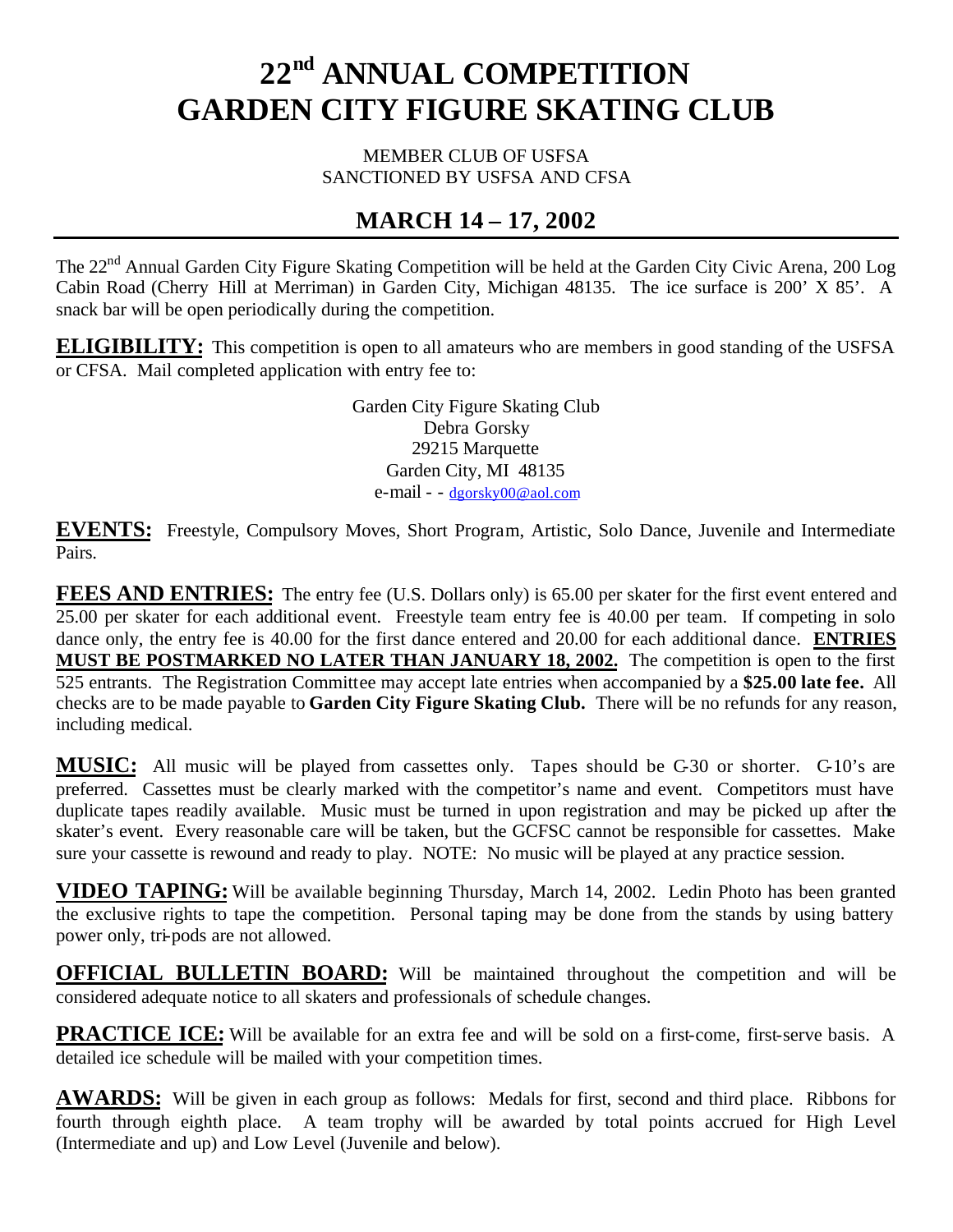**REGISTRATION:** The registration desk will be open one hour prior to the beginning of the competition from Thursday, March 14, 2002 through Sunday, March 17, 2002. Competitors are to arrive and register one hour prior to their scheduled event.

**ACCOMMODATIONS:** The official hotel of the competition is:

Holiday Inn Crown Plaza 800 Merriman Road Romulus, MI 48174 (734) 729-2600

Other hotels located at I-275 and Ford Road (approximately 5 miles from the rink) are:

Fairfield by Marriott (734) 981-2440 Budgetel Inn (734) 981-1808

# **GENERAL RULES AND INFORMATION FOR ALL LEVELS:**

- 1. The competition will be conducted in accordance with the rules of the USFSA as set forth in the 2001-2002 rulebook Required elements for short programs will be in accordance with the 2001-2002 season.
- 2. No event will be held if there are fewer than two entries, except solo dance must have three entries. In Pre-Preliminary, Pre-Juvenile Compulsory Moves, Junior – Senior Short Program, Artistic Showcase, Spin and Dance events where there are insufficient entries at a particular level, groups may be combined and male and female entrants judged together. No prior notification will be made.
- 3. The **EFFECTIVE TEST DATE is January 18, 2002.** Tests after this date will not advance a skater to a higher division.
- 4. Skaters may enter any event at their test level or one level higher. Competitors may not enter more than one level of any event other than solo dance. Dance competitors may skate at their present level and/or one level higher.
- 5. An application is attached to this letter. If additional copies are needed, please duplicate them. Please note: Applications received without proper certification by a home club officer or not completely filled out will be returned.

# 6. **NO REFUNDS WILL BE MADE AFTER JANUARY 18, 2001.**

7. A self-addressed, stamped, business-size envelope must be enclosed with completed application.

# **EVENTS**

# **SOLO DANCE**

Solo Dance will be one round only and is open to both men and ladies. Dances you wish to enter may be selected from those listed in your present level (category) and/or one level higher. Awards will be presented for each individual dance event.

| `ategor |  |
|---------|--|
|         |  |

### **Dances**

| Preliminary | Dutch Waltz, Canasta Tango, Rhythm Blues |
|-------------|------------------------------------------|
| Pre-Bronze  | Swing Dance, Cha-Cha, Fiesta Tango       |
| Bronze      | Hickory Hoe-Down, Willow Waltz, Ten Fox  |
| Pre-Silver  | European Waltz, Fox-Trot, Fourteen Step  |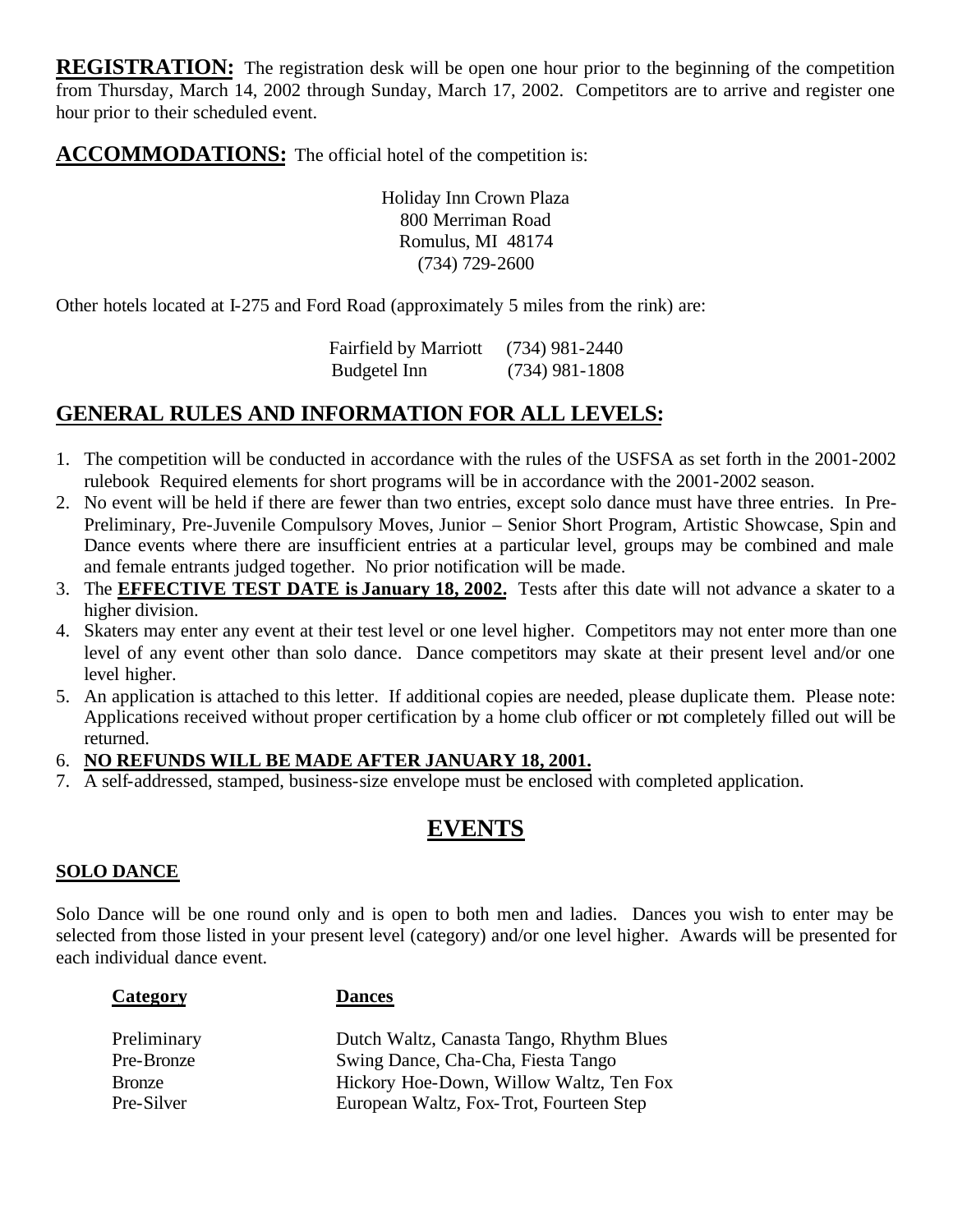### **FREESKATING EVENTS:**

| Senior                     | Must have passed the Senior Free Skate Test                                 |  |  |
|----------------------------|-----------------------------------------------------------------------------|--|--|
|                            | Time: 4 min./Ladies<br>$4 \frac{1}{2}$ min./Men                             |  |  |
| Junior                     | Must have passed the Junior Free Skate Test                                 |  |  |
|                            | Time: 3 1/ <sub>2</sub> min./Ladies<br>4 min./Men                           |  |  |
| Novice                     | Must have passed the Novice Free Skate Test                                 |  |  |
|                            | Time: 3 min.                                                                |  |  |
| Intermediate               | Must have passed the Intermediate Free Skate Test                           |  |  |
|                            | Time: $2 \frac{1}{2}$ $\gamma$ min.                                         |  |  |
| Juvenile                   | Must have passed the Juvenile Free Skate Test                               |  |  |
|                            | Time: 2 min.                                                                |  |  |
| Pre-Juvenile               | Must have passed the Pre-Juvenile Free Skate Test                           |  |  |
|                            | Refer to SSR 4.07A for allowable elements.                                  |  |  |
|                            | Time: 2 min.                                                                |  |  |
| Preliminary                | Must have passed Preliminary Free Skate Test                                |  |  |
|                            | Refer to SSR 4.07B for allowable elements.                                  |  |  |
|                            | Time: $1 \frac{1}{2}$ min.                                                  |  |  |
| <b>Preliminary Limited</b> | Must have passed Preliminary Free Skate Test                                |  |  |
|                            | May include axel and any single jump.                                       |  |  |
|                            | No double jumps or flying spins. Time: $1 \frac{1}{2}$ min.                 |  |  |
| Pre-Preliminary Limited    | Must have passed the Pre-Preliminary Free Skate Test                        |  |  |
|                            | May not include axels, double jumps or flying spins.                        |  |  |
|                            | Time: $1 \frac{1}{2}$ min                                                   |  |  |
| High Beginner              | Must not have passed any USFSA Freestyle, Moves in the Field or Figure      |  |  |
|                            | test. Only V revolution jumps, salchows, loops, and toe loops are allowed.  |  |  |
|                            | May not include flying spins. Time: $1\frac{1}{2}$ min.                     |  |  |
| Low Beginner               | Must not have passed any USFSA Freestyle, Moves in the Field or Figure      |  |  |
|                            | test. Only 1/x evolution jumps, salchows, loops, and toe loops are allowed. |  |  |
|                            | May not include flying spins, combination spins or back spins.              |  |  |
|                            | Time: $1\frac{1}{2}$ min.                                                   |  |  |
| <b>Adult Bronze/Silver</b> | CR 109.00<br>Table A<br>Time: Not to exceed 2 min.                          |  |  |
|                            | (No doubles)                                                                |  |  |
| <b>Adult Gold/Masters</b>  | CR 109.00<br>Table A<br>Time: Not to exceed 2 min. 30 sec.                  |  |  |

# **COMPULSORY MOVES**

Test requirements are the same as listed under Freeskating. All Compulsory Moves will be skated on one half (1/2) of the ice surface. Moves must be skated exactly as stated and may be skated in any order. There must be no steps or turns between jumps in a combination jump. Excessive footwork and added elements will be penalized. Spin revolutions must be in position to be counted. Spins must be held in each position as noted. All times listed are **maximum.**

# **LEVEL REQUIRED MOVES DURATION**

- Pre-Preliminary 1. Waltz Jump 1 ¼ min. max.
	- 2. Forward Spiral
	- 3. Loop/Toe Loop Combination
	- 4. Salchow
	- 5. Upright scratch spin (3 revolutions)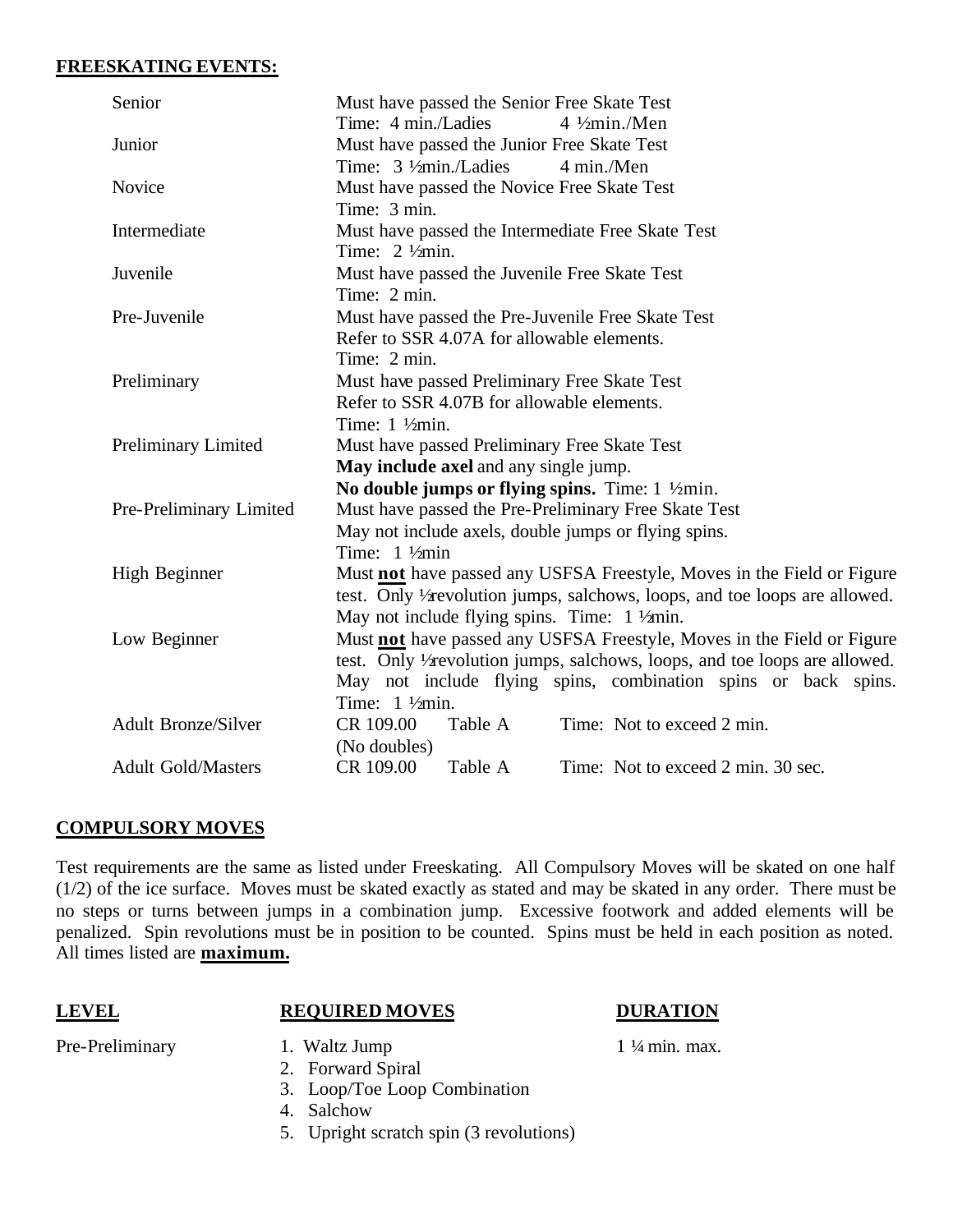### **COMPULSORY MOVES (cont.)**

### **LEVEL REQUIRED MOVES DURATION**

- Preliminary 1. Flip Jump 1 ½ min max.
	- 2. Sit spin (3 revolutions)
	- 3. Split Jump
	- 4. Forward Outside Spiral
	- 5. Straight line footwork
	- 6. Combination Jump– any 2 single jumps, so steps or turns between. **NO AXEL**

- 
- Pre-Juvenile 1. Loop Jump 1 ½ min. max.
	- 2. Lutz Jump
	- 3. Single/Single Jump Combination (No axel)
	- 4. Straight line or diagonal footwork
	- 5. Sit-change-sit spin (3 revolutions each, foot in sit position)
	- 6. Forward spiral, Ina Bauer or Spread Eagle

### **SHORT PROGRAMS**

### **LEVEL REQUIRED MOVES DURATION**

| Juvenile     | To be skated full ice, with music                                 | 1 min 40 sec. Max.                                                          |
|--------------|-------------------------------------------------------------------|-----------------------------------------------------------------------------|
|              | 1. Axel                                                           |                                                                             |
|              | 2. Double jump of skater's choice.                                |                                                                             |
|              | Jump combination consisting of two single revolution jumps.<br>3. |                                                                             |
|              | One may be an axel.                                               |                                                                             |
|              | 4. Solo spin (no flying spins, no change of foot or position)     |                                                                             |
|              | 5 revolutions in position.                                        |                                                                             |
|              |                                                                   | 5. Combination spin with only one change of foot and one change of position |
|              | (4 revolutions each foot.)                                        |                                                                             |
|              | 6. Footwork straight line, serpentine or circular.                |                                                                             |
| Intermediate | 2001-02 USFSA Official Rulebook (SSR 3.0)                         |                                                                             |
| Novice       | 2001-02 USFSA Official Rulebook (SSR 3.0)                         |                                                                             |
| Junior       | 2001-02 USFSA Official Rulebook (SSR 3.0)                         |                                                                             |
| Senior       | 2001-02 USFSA Official Rulebook (SSR 3.0)                         |                                                                             |

# **ARTISTIC SHOWCASE – OPEN THEME**

Skaters must provide their own music. Performance will be judged solely on theatrical and artistic qualities from an entertainment standpoint. **Note:** However, skating must be the major element of the performance and support the theatrical components chosen. Costume and props are encouraged. However, props must be limited to what the skater can carry on and off the ice with them.

| <b>GROUP</b> | <b>TEST LEVEL INCLUDED IN GROUP</b>                                          | <b>TIME</b>          |
|--------------|------------------------------------------------------------------------------|----------------------|
|              | <b>Beginner</b> (NO axel, or double jumps)                                   | $1\frac{1}{2}$ min.  |
|              | Pre-Preliminary & Preliminary (NO axel, or double jumps) $1\frac{1}{2}$ min. |                      |
|              | Pre-Juvenile & Juvenile                                                      | $1 \frac{1}{2}$ min. |
|              | Intermediate & above                                                         | $1\frac{1}{2}$ min.  |
|              |                                                                              |                      |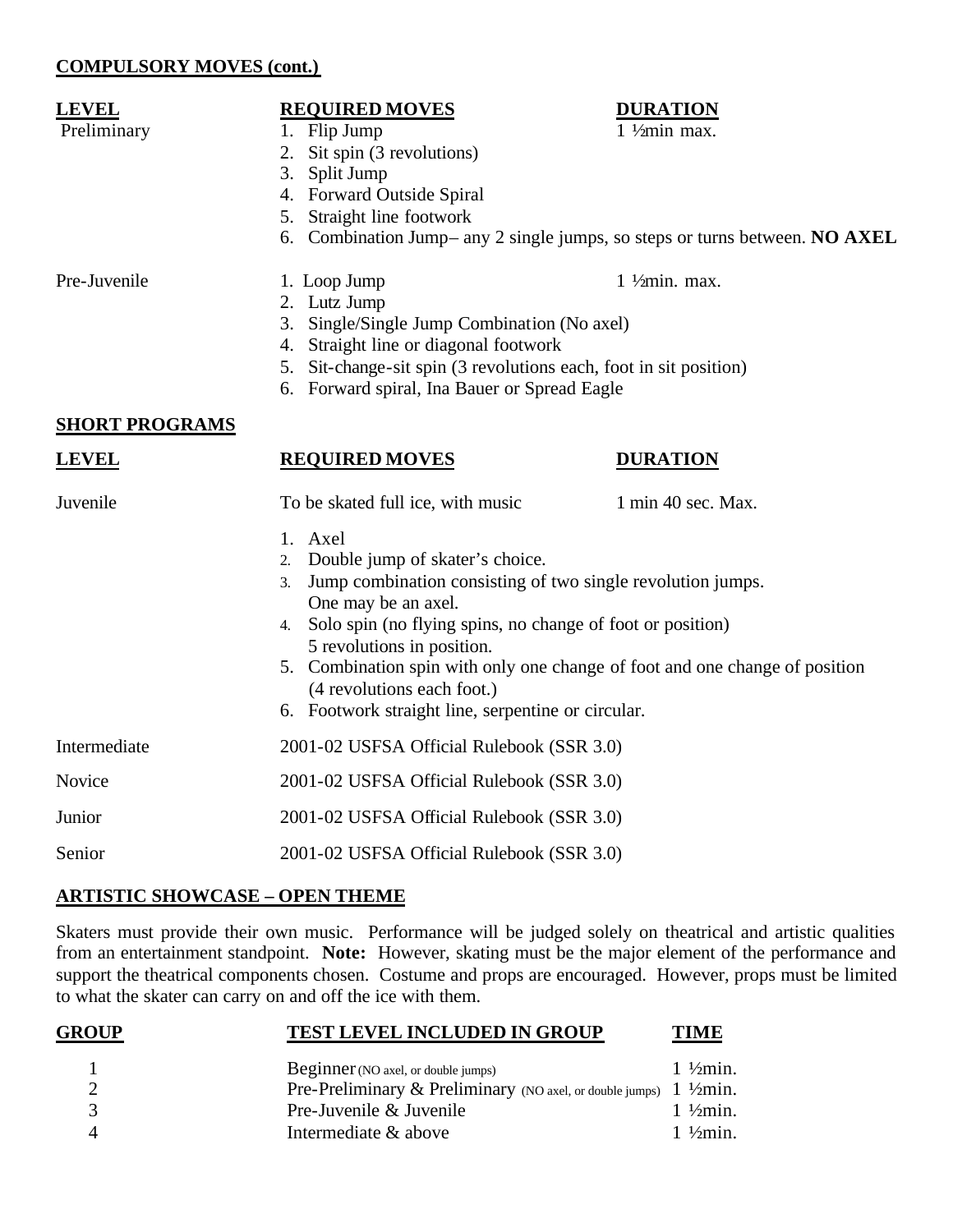# **SPINS**

An event to encourage and reward good spins. Test requirements are the same as listed under Freeskating. All levels will be skated on ½ ice surface. There will be no music. Spins must be skated exactly as stated but may be skated in any order. One (1) straight line step sequence may be incorporated into your program. This sequence will have no bearing on placement.

**Time: All Levels = 1 min. 30 sec. Max.**

| Preliminary  | TR 42.02 | <b>Novice</b> | TR 42.06 |
|--------------|----------|---------------|----------|
| Pre-Juvenile | TR 42.03 | Junior        | TR 42.07 |
| Juvenile     | TR 42.04 | Senior        | TR 42.08 |
| Intermediate | TR 42.05 |               |          |

### **TEAM COMPULSORY**

 Compulsory teams may only skate for their home club. **Both boys and girls may skate on the same team.** The highest test level of one skater determines the team's level to compete. A skater may skate on one team only.

 There are four skaters per team with one element being performed by each team member. Each team member will have one chance to execute the element. Three to four minutes will be allotted for each team. Should a skater be unable to compete due to illness or injury, a teammate may execute the element with proper notice to the referee of the event prior to the event start. No additional unnecessary moves will be allowed.

 Each team is to name a team captain through whom any communication with the team and the event referee is handled. Each team should have a sign 28" X 12" which includes the club name and team number. Full ice will be used for this event.

 **The team event entry form must be submitted along with a separate check for \$40.00.** Each team must have a contact person listed on the entry form.

Test requirements for each team group are the same as listed under Freeskating.

| Group A: | <b>Team Elements</b> |
|----------|----------------------|
|          | Group A Team         |

Pre-Preliminary/Preliminary 1. Loop jump

Pre-Juvenile/Juvenile 1. Axel

**Group C: Team Elements**

 Sign Example: Garden City FSC Group A Team #1

- 
- 2. Flip jump
- 3. One foot spin
- 4. Forward Spiral

### **Group B: Team Elements**

- 
- 2. Camel/Sit combina tion spin
- 3. Lutz/Loop combination
- 4. Circular footwork sequence

- Intermediate/Novice 1. Double Salchow
	- 2. Double/double jump combination
	- 3. Camel/Layback/Back sit combination spin
	- 4. Serpentine Spiral Sequence (May include spread eagles or bauers but must contain primarily spirals)

**Two marks will be awarded for each team: technical merit and presentation of the elements. The technical merit mark will break a tie.**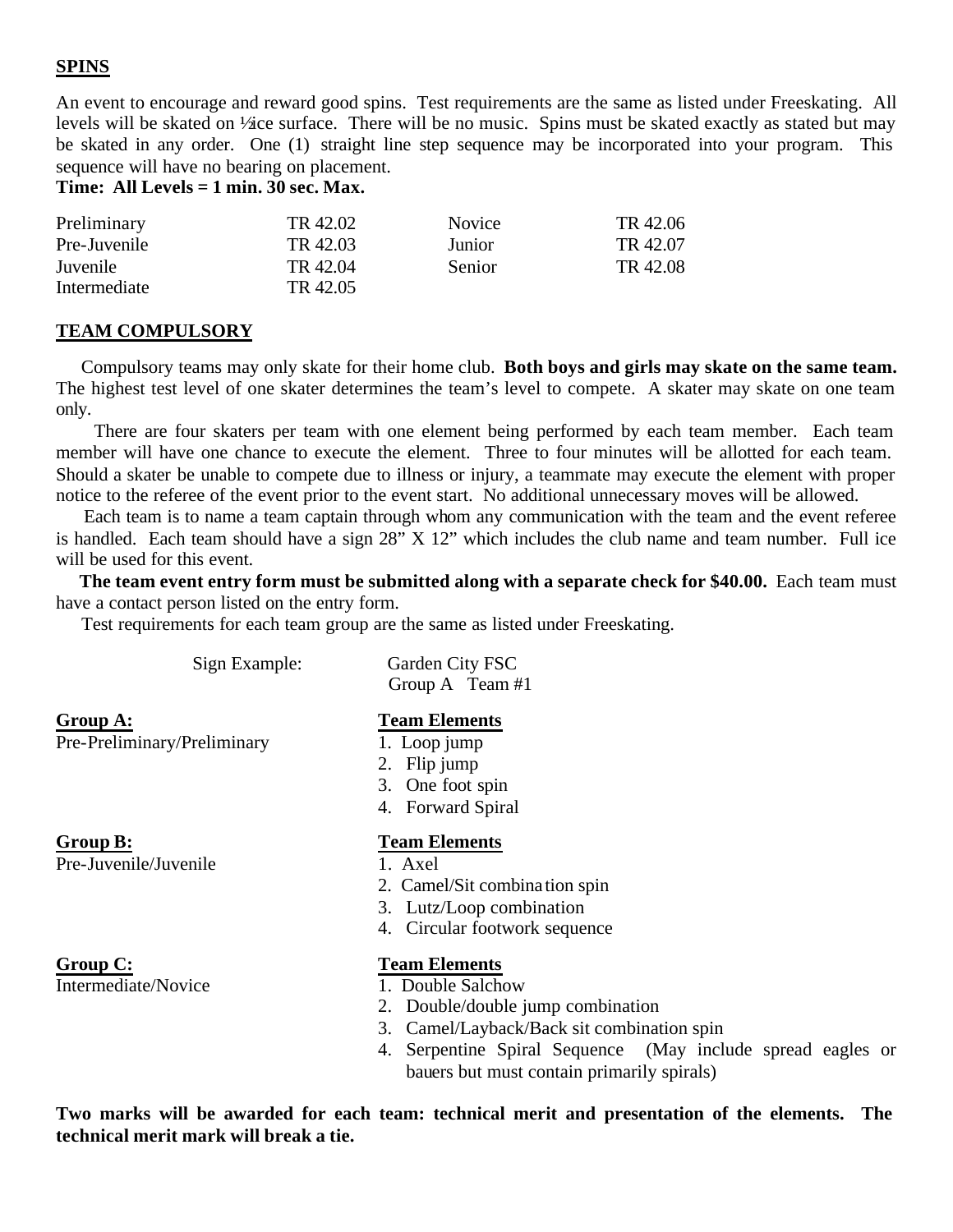# **GARDEN CITY FIGURE SKATING CLUB 2002 COMPETITION PROGRAM ADVERTISEMENT**

Make the 22<sup>nd</sup> Annual Garden City Figure Skating Competition memorable!! Place an advertisement for your business, send a message to a fellow skater, or thank your coach for being there for you. Just complete the information below, enclose proper payment and mail by the **February 8th** deadline.

\* \* \* \* \* \* \* \* \* \* \* \* \* \* \* \* \* \* \* \* \* \* \* \* \* \* \* \* \* \* \* \* \* \* \* \* \* \* \* \* \* \* \* \* \* \* \* \* \* \* \* \* \* \* \* \* \* \* \* \*

# **ADVERTISEMENT INFORMATION**

**NAME:**\_\_\_\_\_\_\_\_\_\_\_\_\_\_\_\_\_\_\_\_\_\_\_\_\_\_\_\_\_\_\_\_\_\_\_\_\_\_\_\_\_\_\_\_\_\_\_\_\_\_\_\_\_\_\_\_\_\_\_\_\_\_\_\_\_\_\_\_\_\_

**ADDRESS:**\_\_\_\_\_\_\_\_\_\_\_\_\_\_\_\_\_\_\_\_\_\_\_\_\_\_\_\_\_\_\_\_\_\_\_\_\_\_\_\_\_\_\_\_\_\_\_\_\_\_\_\_\_\_\_\_\_\_\_\_\_\_\_\_\_\_\_

**CITY, STATE, ZIP:** \_\_\_\_\_\_\_\_\_\_\_\_\_\_\_\_\_\_\_\_\_\_\_\_\_\_\_\_\_\_\_\_\_\_\_\_\_\_\_\_\_\_\_\_\_\_\_\_\_\_\_\_\_\_\_\_\_\_\_

# **ADVERTISEMENT RATES:**

Full Page (\$100.00) Full Page (\$100.00)

\_\_\_\_\_\_\_\_\_\_\_\_1/2 Page (\$60.00) \_\_\_\_\_\_\_\_\_\_\_\_1/8 Page (\$20.00)

Personal Ad (\$5.00) Maximum of 4 lines

Business card size

 $\_$  , and the set of the set of the set of the set of the set of the set of the set of the set of the set of the set of the set of the set of the set of the set of the set of the set of the set of the set of the set of th \_\_\_\_\_\_\_\_\_\_\_\_\_\_\_\_\_\_\_\_\_\_\_\_\_\_\_\_\_\_\_\_\_\_\_\_\_\_\_\_\_\_\_\_\_\_ **\_\_\_\_\_\_\_\_\_\_\_\_\_\_\_\_\_\_\_\_\_\_\_\_\_\_\_\_\_\_\_\_\_\_\_\_\_\_\_\_\_\_\_\_\_\_**

**\* \* \* \* \* \* \* \* \* \* \* \* \* \* \* \* \* \* \* \* \* \* \*\* \* \* \* \* \* \* \* \* \* \* \* \* \* \* \* \*\* \* \* \* \* \*\* \* \* \* \* \*** 

Make checks payable to **Garden City Figure Skating Club** and mail with full payment to:

GCFSC/Program Advertisements PO Box 114 Garden City, MI 48135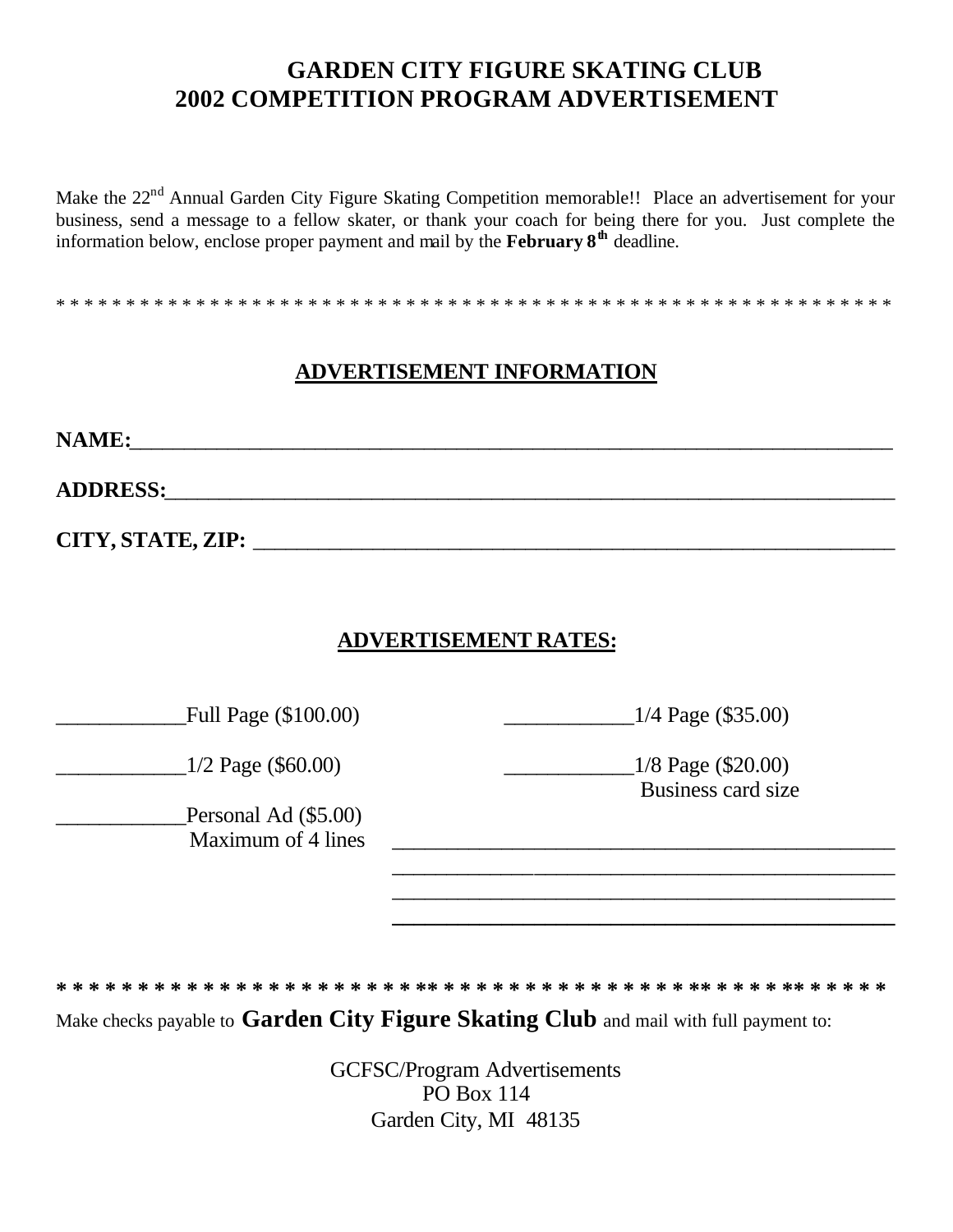# **22nd ANNUAL GARDEN CITY FIGURE SKATING CLUB COMPETITION ENTRY FORM**

# **March 14, 15, 16, 17, 2002**

Garden City Civic Arena 200 Log Cabin Road Garden City, MI 48135

# **PLEASE TYPE OR USE PEN – PRINT CLEARLY!**

| BIRTHDAY Month Day Year HOME CLUB                                                                                                                                                                                                                                                                                    |                                                                                                                       |                       |                                                                                                                   |                                                                  |
|----------------------------------------------------------------------------------------------------------------------------------------------------------------------------------------------------------------------------------------------------------------------------------------------------------------------|-----------------------------------------------------------------------------------------------------------------------|-----------------------|-------------------------------------------------------------------------------------------------------------------|------------------------------------------------------------------|
|                                                                                                                                                                                                                                                                                                                      |                                                                                                                       |                       |                                                                                                                   |                                                                  |
| $CITY$ $ZIP$                                                                                                                                                                                                                                                                                                         |                                                                                                                       |                       |                                                                                                                   |                                                                  |
|                                                                                                                                                                                                                                                                                                                      |                                                                                                                       |                       |                                                                                                                   |                                                                  |
|                                                                                                                                                                                                                                                                                                                      |                                                                                                                       |                       |                                                                                                                   |                                                                  |
|                                                                                                                                                                                                                                                                                                                      |                                                                                                                       |                       |                                                                                                                   |                                                                  |
| (As of January 18, 2002)                                                                                                                                                                                                                                                                                             |                                                                                                                       |                       |                                                                                                                   |                                                                  |
|                                                                                                                                                                                                                                                                                                                      |                                                                                                                       | <b>EVENTS ENTERED</b> |                                                                                                                   |                                                                  |
| <b>FREESTYLE</b>                                                                                                                                                                                                                                                                                                     | <b>COMPULSORY S/P</b>                                                                                                 |                       | <b>SPIN</b>                                                                                                       | <b>ARTISTIC S/C</b>                                              |
| <b>Senior</b><br><b>Junior</b><br><b>Novice</b><br><b>Intermediate</b><br><b>Juvenile</b><br><b>Pre-Juvenile</b><br><b>Preliminary</b><br>Preliminary Limited Pre-Preliminary<br><b>Pre-Preliminary Limited</b><br>__High Beginner<br><b>Low Beginner</b><br><b>Adult Gold/Masters</b><br><b>Adult Bronze/Silver</b> | <b>Senior</b><br><b>Junior</b><br><b>Novice</b><br><b>Intermediate</b><br>Juvenile<br>Pre-Juvenile<br>____Preliminary |                       | <b>Senior/Junior</b><br>Novice/Intermediate ___Group 2<br><b>Juvenile/Pre-Juv</b><br><b>Example 1</b> Preliminary | $\sqrt{2}$ Group 1<br>$\rule{1em}{0.15mm} - 6$ roup 3<br>Group 4 |

**SOLO DANCE ( Please print dances entered below):** \_\_\_\_\_\_\_\_\_\_\_\_\_\_\_\_\_\_\_\_\_\_\_ \_\_\_\_\_\_\_\_\_\_\_\_\_\_\_\_\_\_\_\_\_\_\_\_\_\_\_\_\_\_\_\_\_\_ \_\_\_\_\_\_\_\_\_\_\_\_\_\_\_\_\_\_\_\_\_\_\_\_\_\_\_\_\_\_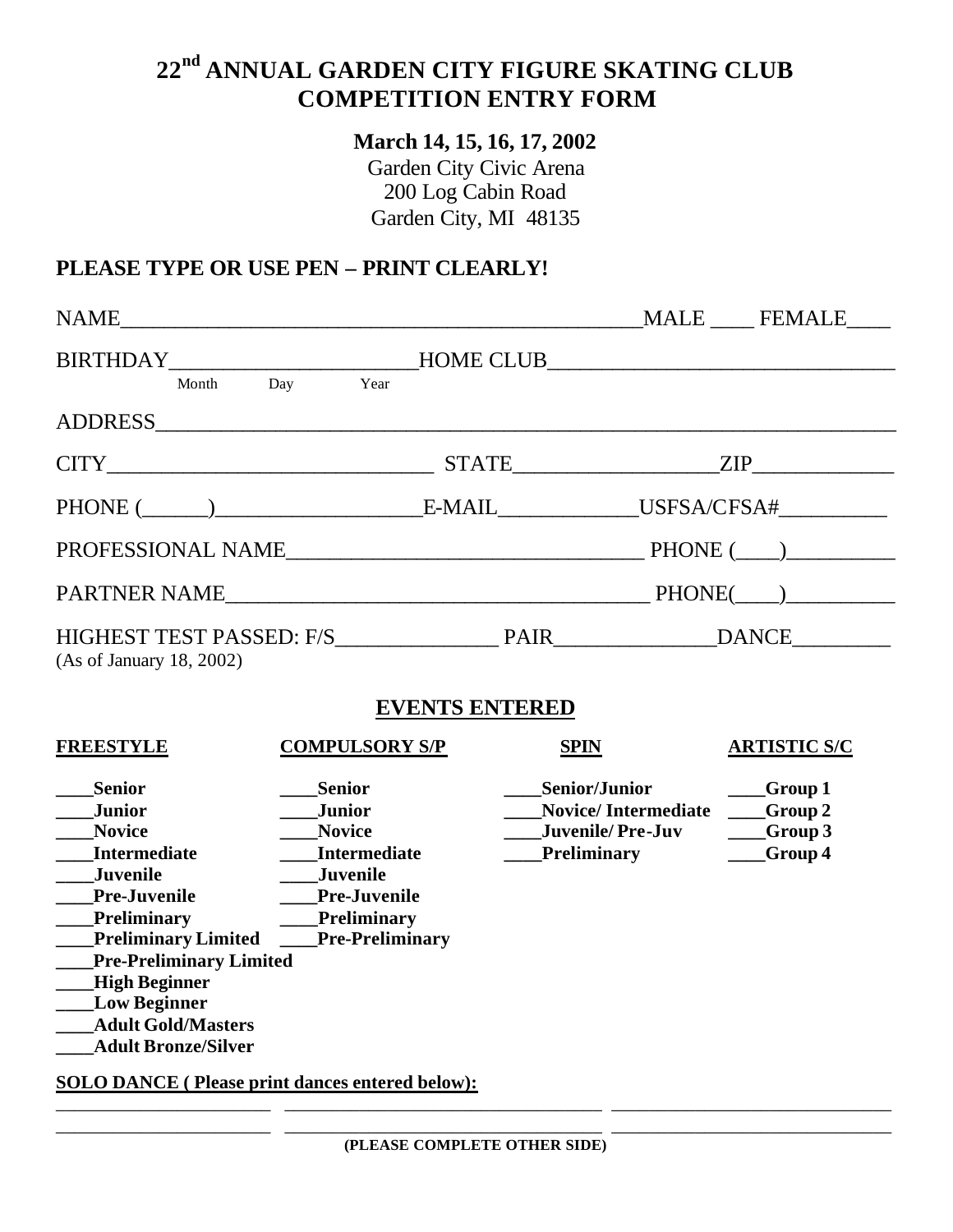# **CERTIFICATIONS AND WAIVER**

| The following certification and release must be completed before competitor may enter competition. |                                                                                                                                                                                                                          |  |
|----------------------------------------------------------------------------------------------------|--------------------------------------------------------------------------------------------------------------------------------------------------------------------------------------------------------------------------|--|
|                                                                                                    | <b>CERTIFICATION OF COMPETITOR:</b> I am an amateur under the rules of the USFSA or CFSA eligible to<br>enter the event checked.                                                                                         |  |
|                                                                                                    |                                                                                                                                                                                                                          |  |
| <b>CLUB OFFICER:</b>                                                                               | To the best of my knowledge, the above information is correct and<br>true. The competitor is a member in good standing.                                                                                                  |  |
|                                                                                                    |                                                                                                                                                                                                                          |  |
| <b>WAIVER OF CLAIM FOR INJURY:</b>                                                                 | Competitors waive all claims for injury during the competition and<br>practice sessions at the Garden City Civic Arena. If the competitor<br>is under 18 years of age, the parent or guardian must sign this<br>release. |  |
|                                                                                                    | Skater or Parent/Legal Guardian (if skater is under 18)                                                                                                                                                                  |  |
|                                                                                                    |                                                                                                                                                                                                                          |  |

**ENTRY DEADLINE:** Postmarked by **January 18, 2002. NO REFUNDS** after this date unless event is canceled. **NO LATE ENTRIES** without a **\$25.00** late fee and committee approval.

# **SEND ENTRIES TO:**

# **GCFSC 22nd ANNUAL COMPETITION Debra Gorsky 29215 Marquette Garden City, MI 48135**

# *A PRE-ADDRESSED STAMPED BUSINESS SIZE ENVELOPE MUST ACCOMPANY YOUR APPLICATION.*

**FEES: \$65.00** for first event, **\$25.00** each additional event. If competing in solo dance only, **\$40.00** for first dance entered and **\$20.00** for each additional dance.

Make checks or money orders payable to: **Garden City Figure Skating Club**. There will be a **\$25.00** service charge assessed for all returned checks.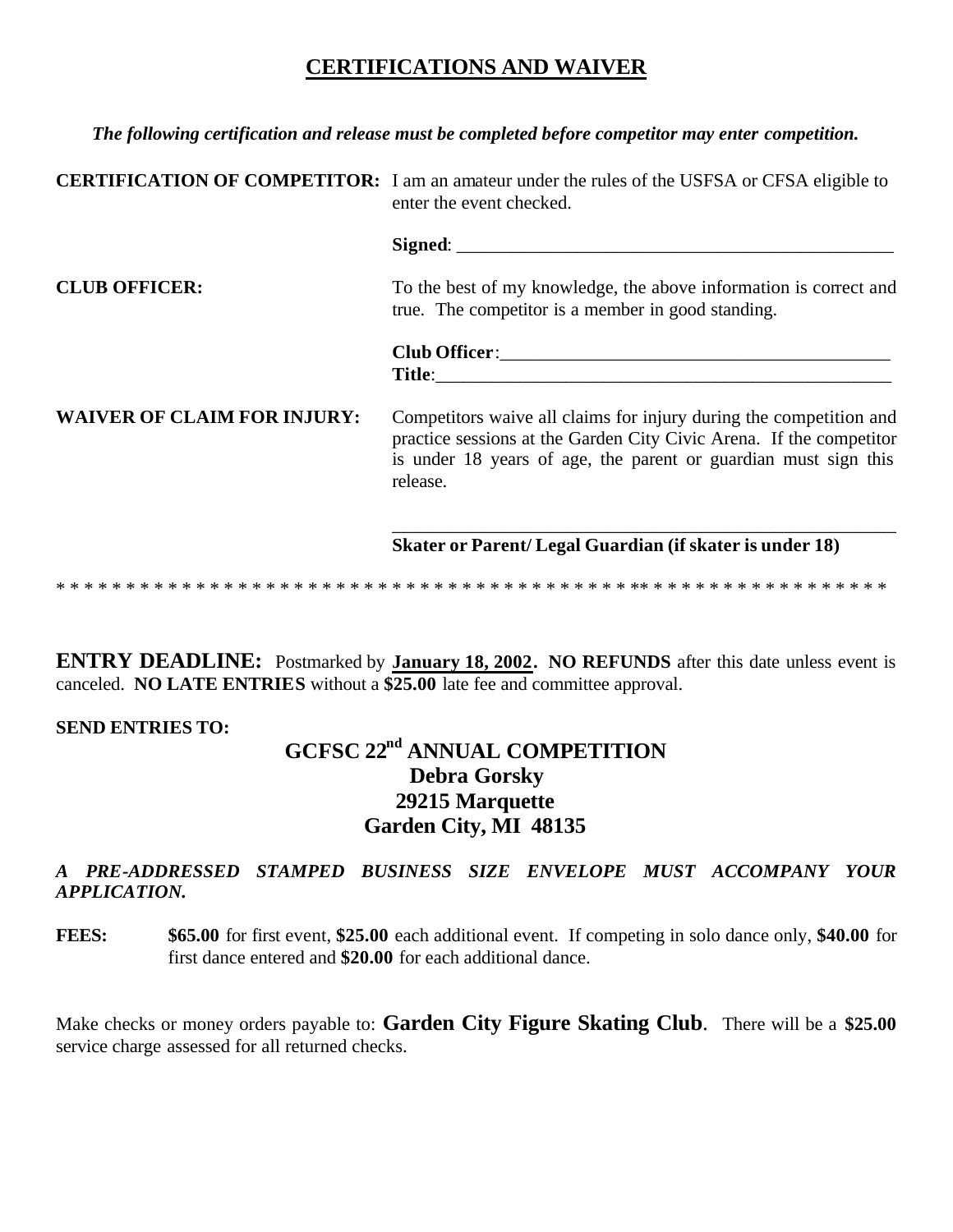# **22nd ANNUAL GARDEN CITY FIGURE SKATING CLUB TEAM COMPULSORY ENTRY FORM**

# **March 14, 15, 16, 17, 2002**

Garden City Civic Arena 200 Log Cabin Road Garden City, MI 48135

# **PLEASE TYPE OR USE PEN – PRINT CLEARLY!**

**TEAM NAME** \_\_\_\_\_\_\_\_\_\_\_\_\_\_\_\_\_\_\_\_\_\_\_\_\_\_\_\_\_\_\_\_

| SKATER#1 DESIGNATED CAPTAIN Yes ____ No ____ HOME CLUB __________________________ |                          |                                                                                          |  |
|-----------------------------------------------------------------------------------|--------------------------|------------------------------------------------------------------------------------------|--|
|                                                                                   |                          |                                                                                          |  |
|                                                                                   | $\overline{\text{City}}$ | $\underbrace{\qquad \qquad \text{State} \qquad \qquad \text{D.O.B.}}_{\text{Mo Day Yr}}$ |  |
|                                                                                   |                          |                                                                                          |  |
|                                                                                   |                          |                                                                                          |  |
|                                                                                   |                          |                                                                                          |  |
| ADDRESS Burget City State D.O.B. Mo Day Yr                                        |                          |                                                                                          |  |
|                                                                                   |                          |                                                                                          |  |
| SKATER#3 DESIGNATED CAPTAIN Yes ____ No ____ HOME CLUB __________________________ |                          |                                                                                          |  |
|                                                                                   |                          |                                                                                          |  |
|                                                                                   |                          |                                                                                          |  |
| ADDRESS Street City State Zip D.O.B. Mo Day Yr                                    |                          |                                                                                          |  |
| SKATER#4 DESIGNATED CAPTAIN Yes ____ No ____ HOME CLUB __________________________ |                          |                                                                                          |  |
|                                                                                   |                          |                                                                                          |  |
| ADDRESS Street City State D.O.B. D.O.B. No Day Yr                                 |                          |                                                                                          |  |
|                                                                                   |                          |                                                                                          |  |

### **EVENT ENTERED**

\_\_\_\_\_\_ GROUP A – Pre-Preliminary and Preliminary

\_\_\_\_\_\_ GROUP B – Pre- Juvenile and Juvenile

**COUP C** – Intermediate and Novice